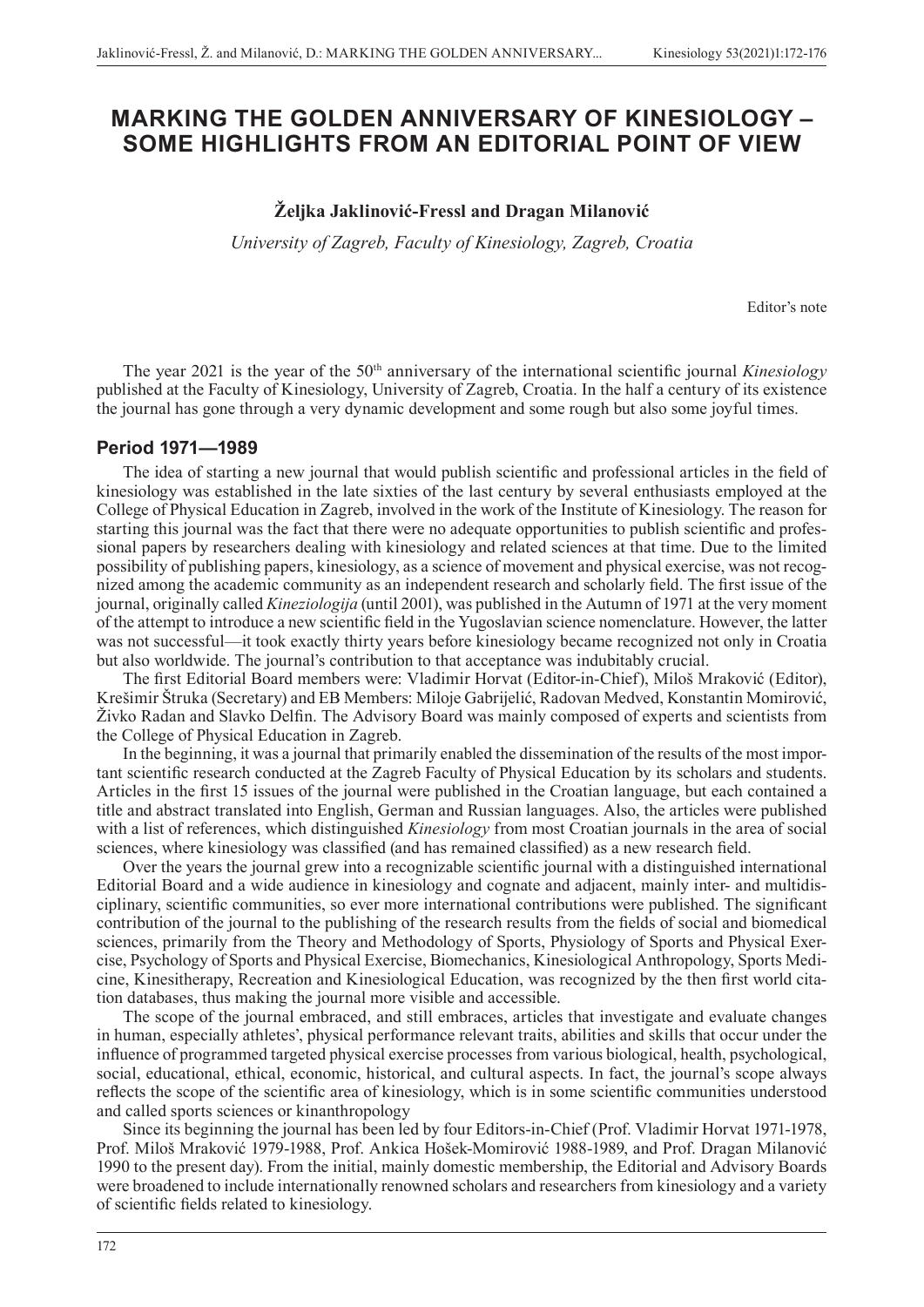#### **Period 1990—2000**

In the early 1990s the journal survived almost a three-year-long period of discontinuation of publishing before restarting in 1992. The reasons for this discontinuation were numerous, both intrinsic and extrinsic, but probably the main one was the Homeland War during which Croatia managed to defend its independence and break its ties with Yugoslavia. During that time, general social and historical circumstances for academic, research and publishing work were, due to the War, at very least difficult.

During 1992 the members of the new Editorial Board: Editor-in-Chief Dragan Milanović, Editor Vladimir Medved, EB members Milan Blašković, Dubravka Ciliga, Vladimir Findak, Radovan Medved, Mirko Relac, Viktor Šnajder, Nada Vođine[a]c, secretary Željko Pintar and technical editor Zdenko Jajčević, all affiliated with the Faculty of PE, united their efforts to re-create and restore the publication of *Kineziologija*, a **Croatian** journal for the scientific and professional issues in the field of kinesiology. The joint publishing efforts of the Association of Physical Education Teachers of Croatia and the Faculty of Physical Education were financially supported by a Croatian Ministry of Science, Technology, and Informatics grant. Since the 27(1995)1 issue, the Faculty of PE has been the exclusive publisher of the journal, supported by the Croatian Ministry of Science and Technology and the Zagreb Sports Association.

A new editorial concept was soon published in the journal's preamble, which said that the journal "accepts an interdisciplinary approach to scientific and professional issues and welcomes articles dealing with problems in kinesiology and other related sciences whose research problems correspond to the content of kinesiology as a science." The primary interest of the journal was to publish scientific, but also practically applicable professional articles. The new mission of the journal was to provide conditions for scientific work, publishing, and communication with the world, but also to promote scientific orientation in the field of kinesiology and its sub-disciplines of kinesiological education, kinesiology of sports, kinesiological recreation (referring to physical recreation and recreational sports) and kinesitherapy.

Since 1994, there has been a strict implementation of the editorial rule that each article must pass an international review (at least one reviewer must be a foreign citizen). All the published contributions have been subjected to a strict double-blinded reviewing process completed by numerous respectable national and international referees. From 1992 to 1999, the new editorial sections (Sports, Education, Sport Recreation, Information Services) were introduced and section editors were assigned.

In 1995 the Editorial Board (EB) became international (13 Croatian and nine foreign members) and new editorial sections (Individual Sports and Activities, Physical Education, Recreation/Leisure, Kinesiological Anthropology, Training Methods, Sports Medicine and Sports Physiology, Biomechanics, Sports History, Book Reviews) were introduced, which, with minor changes, have been kept until today. In the same year, the journal was recognized and acknowledged by the Ministry of Science and Technology of the Republic of Croatia as an international scientific journal, which was a step forward since the new status attracted more authors from neighbouring new countries.

In order to make the published findings and information visible to a wider international audience, i.e. to leave a regional stage, the so-called scientific periphery, and join the family of truly international journals, during the following five years the journal was published in two languages—Croatian and English—as separate parallel issues. This period was especially strenuous for the executive editors (Vladimir Medved, Zoran Žugić, Milan Čoh, with the University of Ljubljana, Slovenia, and Stjepan Heimer), translators, proof-readers and language editors (Elizabeth Harrison-Paj, Darija Omrčen, and Željka Jaklinović) and technical support staff, but it was also a period of intense learning and organizational upgrading. The number of professional papers dropped significantly due to the policy of the Editorial Board to encourage original scientific contributions and to welcome the inclusion of reviews as well.

The visual design of both the cover and inner pages was variable during the period 1990-1997. Since the 29(1997)2 issue the visual identity of the cover has assumed a rather stable and recognizable form through the sketches of athletes from various sports authored by the academic painter Anton Vrlić. In the period 1997-2004 the sketches and their arrangement were a constant, whereas colours of the cover were changed for every volume. The colour (sky blue), arrangements of sketches and fonts on the cover, adopted in 2004, have remained unchanged up to the present time.

In 1999 a regular practice was introduced to organize meetings of the journal's EB and Advisory Board (AB) members jointly with the organization of the International Conferences on Kinesiology. The first such a meeting was held in 1999 as part of the 2nd Conference in Dubrovnik, Croatia. An ever greater number of EB and AB members and journal's friends and advocates attended every new meeting (2002 and 2005 in Opatija, 2008 in Zagreb and so on). These gatherings presented a forum for vivid, sometimes intriguing discussions, evaluations, and valuable suggestions on how to improve the quality of the journal and its international status.

Several conclusions reached at the first meeting of the international Editorial Board in Dubrovnik in 1999, realized in the year 2000, were actual turning points in the internationalization of the journal. First,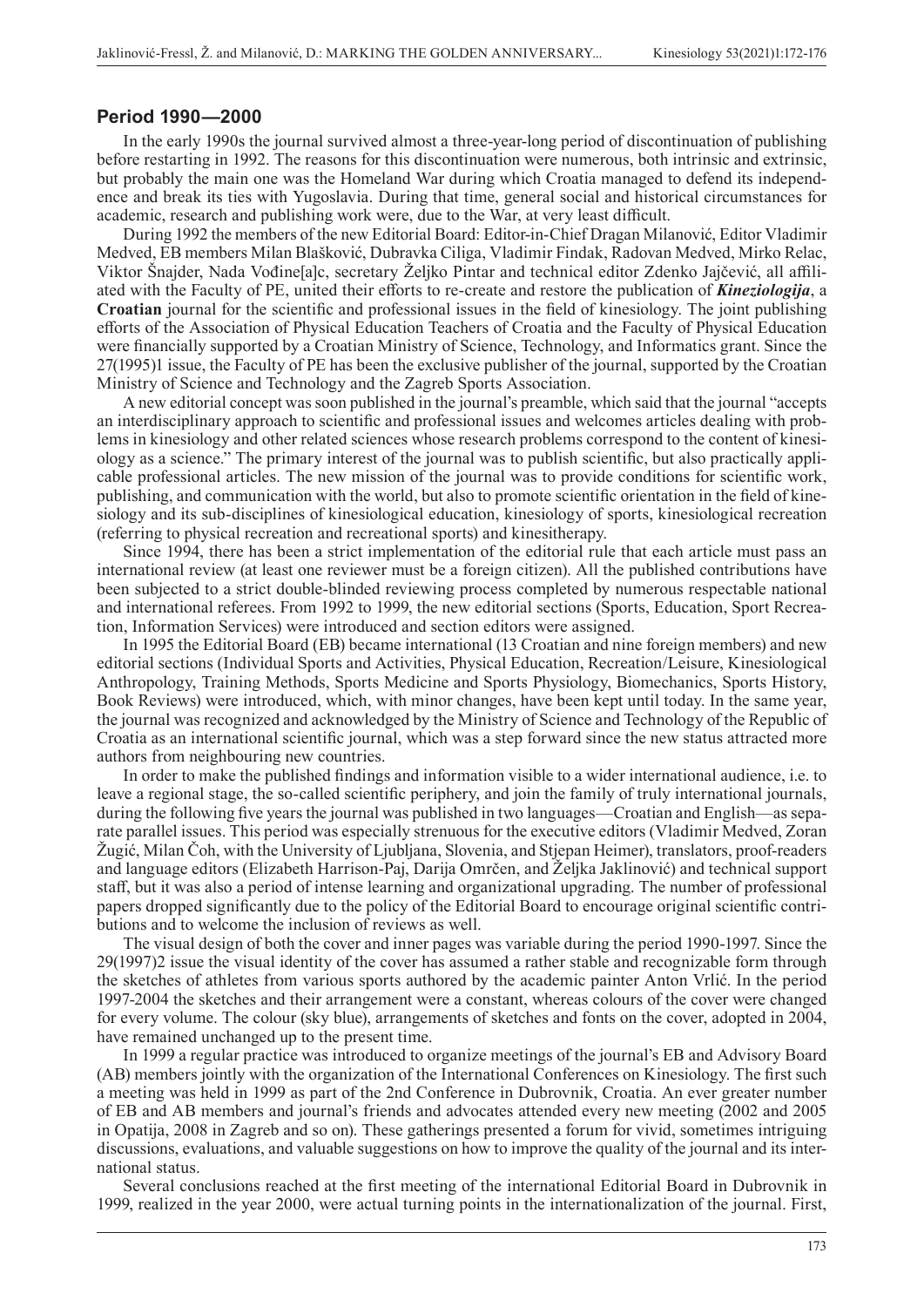the name of the journal was changed from *Kineziologija* to *Kinesiology* and a new subtitle was introduced: The International Journal of Fundamental and Applied Kinesiology. The most important decision was to publish thereafter in the English language. This decision somewhat distanced the journal from the Croatian readership in the following period, but it was necessary to comply with the Zagreb Faculty of Kinesiology and the editors' unanimous consensus and commitment to pursue the international standards of scientific publications. To make this change in the editorial policy less abrupt, each article was for some time provided with an extended abstract in the Croatian language to satisfy the needs of those scholars who were less proficient in English. The practice of publishing extended abstracts was abandoned with the 41(2009)2 issue, after which time only the Croatian translations of the original abstracts were published.

## **Period 2001—2021**

The period of the last two decades in the existence of a truly international journal has been characterized by an upward quality trend.

A significant contribution to the positive trend and the journal's full-text visibility to the international audience was the inclusion of the journal in HRČAK (eng. hamster), the Portal of Croatian Scientific and Professional Journals in 2006 (https://hrcak.srce.hr/kineziologija ). Free on-line full texts of all the articles published since 1971 are now available at the cited link. The project of hard copies' digitalization started in 2020 and was completed in the late Spring of 2021. The journal is open access. The articles are distributed under the terms of the license Attribution-NonCommercial 4.0 International (CC BY-NC 4.0). The printed hard copies were also available, although the circulation numbers were gradually dropping from 750 in the year 2000 to 250 in the last years. Since volume 52, isue 2, the journal has been published exclusively online.

In the same year, the Croatian Ministry of Science, Education and Sport re-evaluated the quality of scientific journals. *Kinesiology* journal was ranked third among the social sciences journals, which resulted in increased financial support for the journal and, which is more important, in the engagement of a research fellow—Junior Editor Daniel Bok in 2008.

Confirmation that the journal has grown into a high-quality world scientific publication arrived in 2008, when it was included in the Web of Science, i.e., indexed in the largest citation databases (Science Citation Index Expanded and Social Science Citation Index), and in 2009 with the inclusion in the Scopus citation database. The Web of Science Impact Factor for the period 2020-2021 is 1.452. The curren verified IF positions *Kinesiology* journal on the very edge of entering the third quartile.

| Year      | Kinesiology IF |  |
|-----------|----------------|--|
| 2011-2012 | 0.238          |  |
| 2012-2013 | 0.405          |  |
| 2103-2014 | 0.333          |  |
| 2014-2105 | 0.585          |  |
| 2015-2016 | 0.553          |  |
| 2016-2017 | 0.961          |  |
| 2017-2018 | 0.767          |  |
| 2018-2019 | 1.383          |  |
| 2019-2020 | 1.225          |  |
| 2020-2021 | 1.452          |  |

*Table 1. WoS IF history*

The Editorial Board of the journal has constantly been working to increase the visibility and quality of the journal by improving the preliminary review process and focusing on selecting and including the most cited scientists in the review process of each article.

A significant increase in IF has also resulted in increased interest of scientists around the world for their publication in the journal *Kinesiology*. Therefore, the dynamics of receiving new papers from 2016 to 2019 shows an exponential increase in the number of papers received, counting from 174 to 300.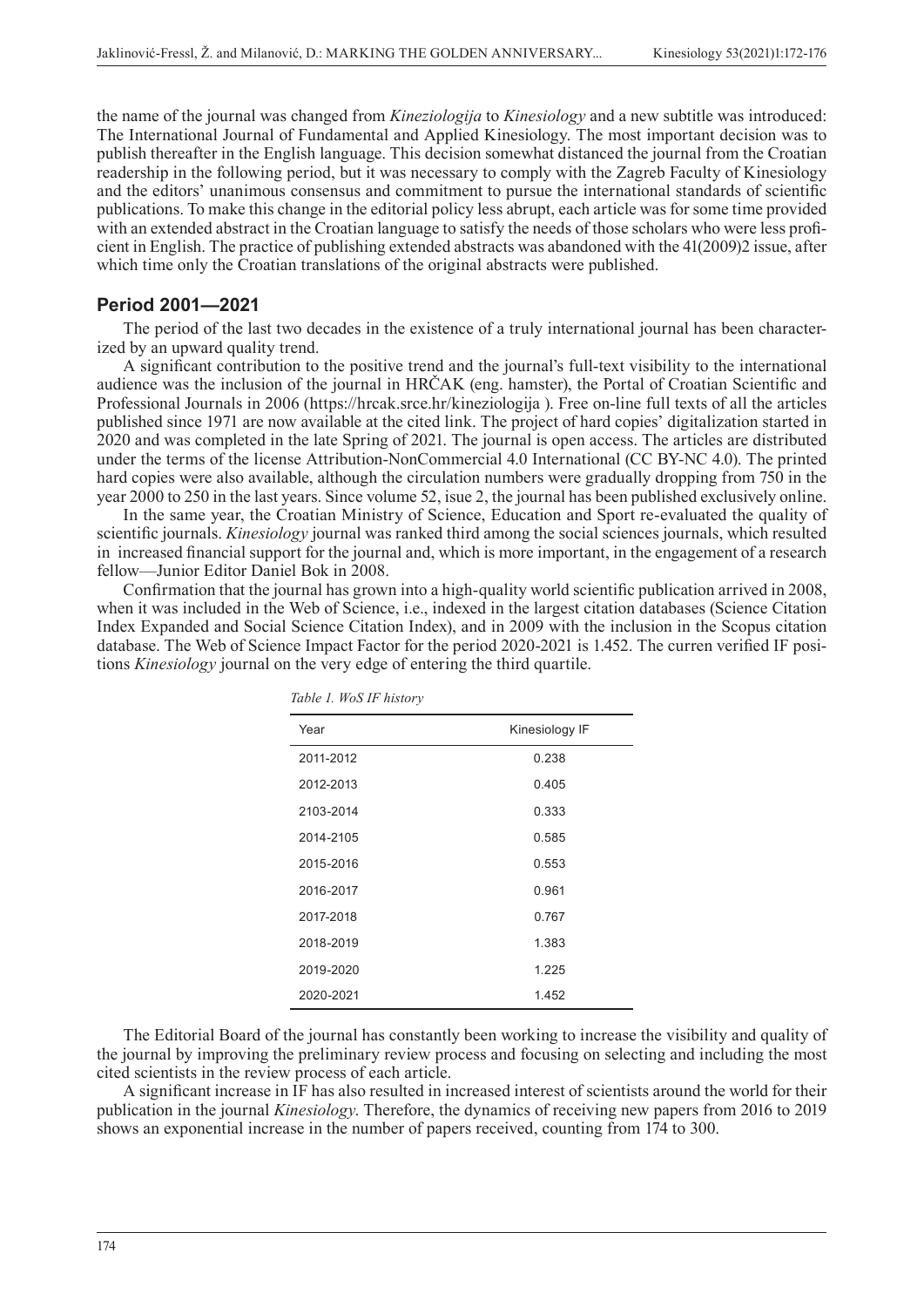| Year      | Papers submitted | Papers published | Publication ratio<br>(%) |
|-----------|------------------|------------------|--------------------------|
| 2000-2007 | 272              | 177              | 65.07%                   |
| 2008-2011 | 234              | 82               | 35.04%                   |
| 2012-2014 | 371              | 100              | 26.95%                   |
| 2015-2017 | 398              | 75               | 18.84%                   |
| 2018-2020 | 746              | 120              | 16.09%                   |

*Table 2. Submission and publication rates*



*Figure 1. Total number of citations in the Web of Science per year over the period 2010—2019.*

The number of citations to journal articles is also growing exponentially. Namely, the number of total citations of the magazine has increased from the initial four to 508 citations in 2020.

On the list of the most successful Croatian scientific journals indexed in SCOPUS (165 in total) the journal *Kinesiology* is ranked seventh but is the best among the social sciences journals. According to the Scopus SJR SCImago Journal & Country Rank for the year 2020, *Kinesiology* is in Q2 in the category Physical Therapy, Sports Theraphy and Rehabilitation, and in Q3 in the category Sport Sciences. Scopus CiteScore for the year 2020 is 2.6.

The journal *Kinesiology* has become the most important scientific product of the Faculty of Kinesiology, with which it can successfully represent the Faculty, but also the University of Zagreb and the entire Croatian scientific community throughout the world.

## **TOMORROW**

The future may be uncertain, but it does not need to be so entirely—foundations built in the past are visible guideposts to the journal's tomorrow. Whether the upward quality trend will continue, depends on many factors, most of which are out of the control of the editors and other people involved in publishing the journal. Primarily, it depends on the rate of submissions and, above all, on their quality. Only from a fairly large pool of quality enough contributions can the editors and reviewers select the best ones that will be interesting to a wide expert readership. Also, the University of Zagreb's Faculty of Kinesiology has a great responsibility to secure financial support in future for the publication of the journal, which is not a low-cost undertaking. Up till now the issue of introducing either submission, administrative/technical or publication fees have been avoided. It is sincerely hoped that, with the financial support from the Croatian Ministry of Science and Education and the University of Zagreb, fees will remain off the journal's agenda.

What is known for certain is that the editors and technical support are firmly committed to continue with investing their efforts and knowledge into the journal's publication (Jaklinović-Fressl, et al., 2000). In the future we will strive to secure a growing trend in the journal's impact factor and possibly reach the WoS